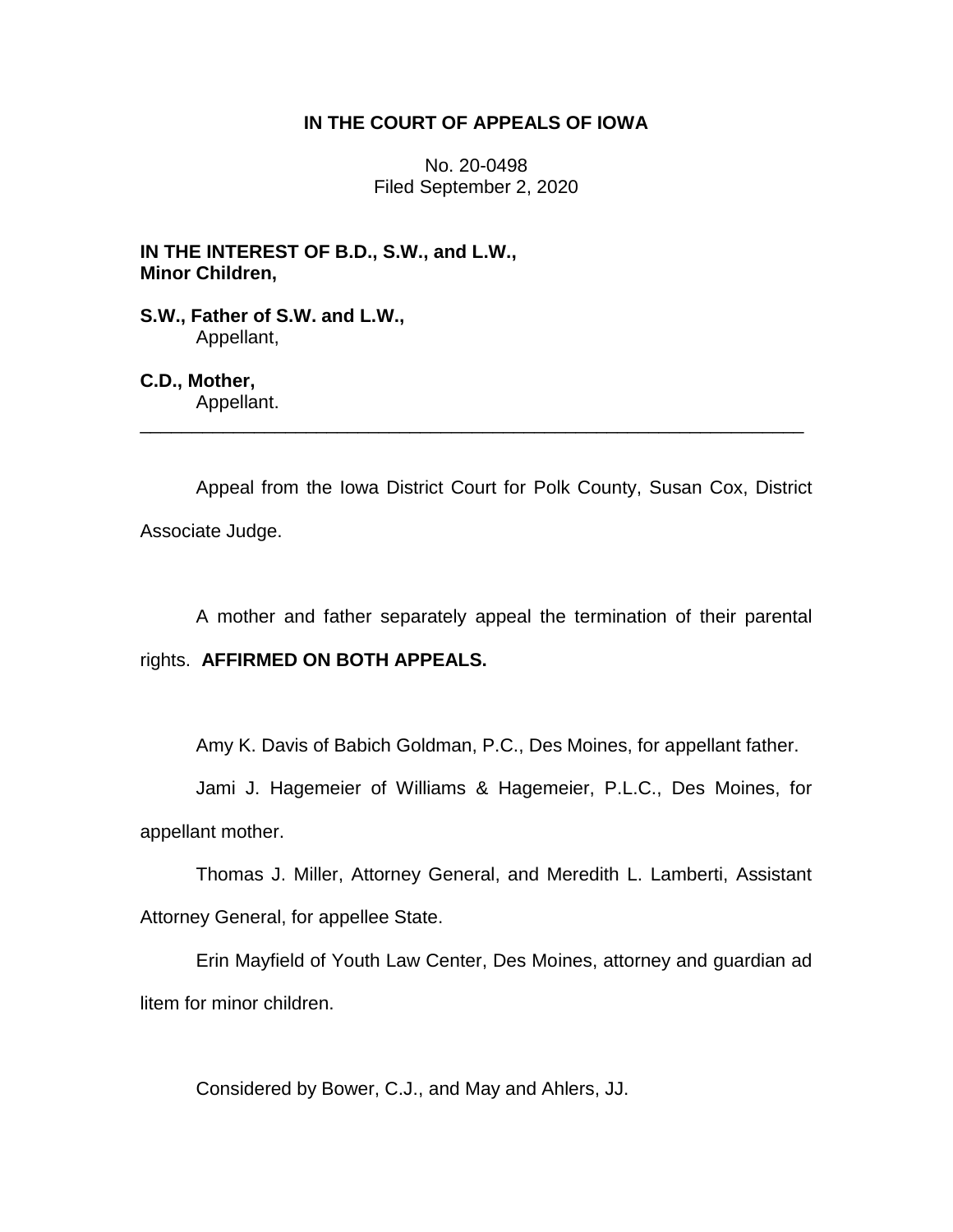## **BOWER, Chief Judge.**

 $\overline{a}$ 

Due to unresolved substance-abuse and mental-health issues, the juvenile court terminated both Courtney's and Stephen's parental rights to S.W., born in July 2009, and L.W., born in August 2010, pursuant to Iowa Code section  $232.116(1)$ (f)  $(2019).<sup>1</sup>$  S.W. and L.W. are in the care of a pre-adoptive foster family. Courtney's parental rights to B.D., born January 2016, were terminated pursuant to section  $232.116(1)(h).<sup>2</sup> B.D.$  is in the custody and care of her biological father, N. The parents separately appeal.

# **I. Background Facts and Proceedings.**

This is the second juvenile court action involving S.W. and L.W. due to

Courtney's and Stephen's long struggle with methamphetamine abuse. The first

juvenile court involvement ended in August 2015 when the children and their older

sister<sup>3</sup> were returned to the mother's care and custody after she successfully

<sup>&</sup>lt;sup>1</sup> lowa Code section 232.116(1)(f) allows the juvenile court to terminate a parents rights if "all of the following have occurred":

<sup>(1)</sup> The child is four years of age or older.

<sup>(2)</sup> The child has been adjudicated a child in need of assistance pursuant to section 232.96.

<sup>(3)</sup> The child has been removed from the physical custody of the child's parents for at least twelve of the last eighteen months, or for the last twelve consecutive months and any trial period at home has been less than thirty days.

<sup>(4)</sup> There is clear and convincing evidence that at the present time the child cannot be returned to the custody of the child's parents as provided in section 232.102.

<sup>&</sup>lt;sup>2</sup> Section 232.116(1)(h) is nearly identical to paragraph (f), except it applies to a child who is "three years of age or younger" and only requires the child be removed "for at least six months of the last twelve months, or for the last six consecutive months and any trial period at home has been less than thirty days."

 $3$  While the instant case was pending, the mother's oldest child, A., was placed with her biological father, F. She turned eighteen before the termination order was filed on March 9, 2020.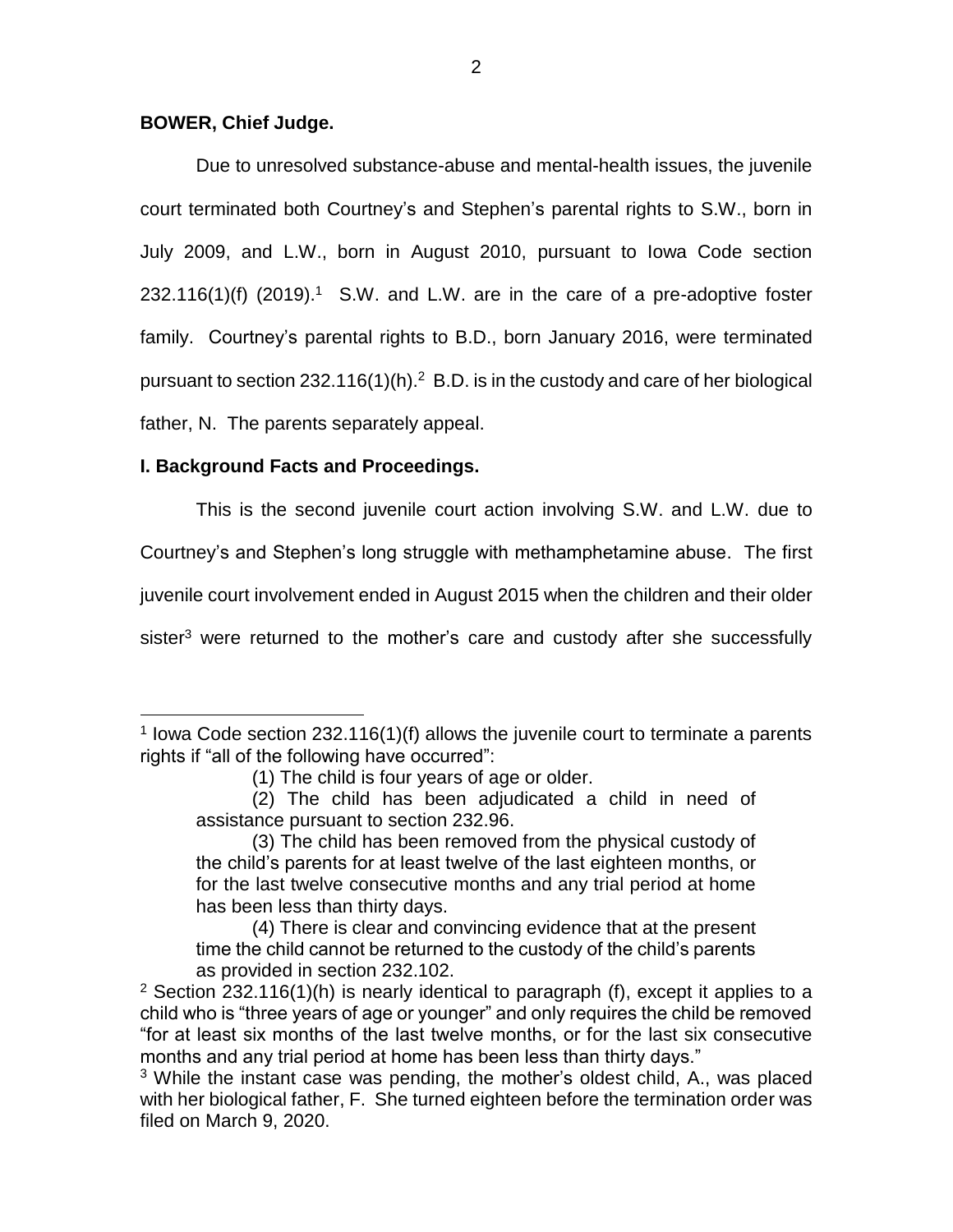completed substance-abuse treatment. The juvenile court approved an agreement that Stephen was allowed supervised visits through the maternal grandmother until he was substance-free for six months.

On December 14, 2017, Courtney was stopped by the police while driving. Inside her vehicle were a wanted fugitive, two guns, methamphetamine, and a scale. Courtney claimed not to know about the drugs, scale, or gun in the man's possession. The fugitive backed her claim. He was arrested. Courtney continued to have frequent contact with the man and maintained an "[o]ff and on" relationship with him for almost two years.

On January 3, 2018, the police received a report two fugitives were at Courtney's home. The police located the fugitive men outside of the home. They had guns and methamphetamine. They were arrested and charged with drug possession, possession with intent to deliver, and gun violations. The fugitives told police Courtney and her children were inside the home. One of the men stated Courtney owed money for drugs.

On January 4, the older children's school asked the police to check on them because they were not at school. Officers responded to the house. The children were at home with the mother, and she claimed they were ill.

Courtney took S.W. and L.W. to Stephen, asking him to care for them because she was in the process of moving.

On January 8, the department of human services (DHS) received a childabuse report that the mother was using and selling methamphetamine. During the subsequent child-abuse investigation, on January 11, DHS spoke with Stephen, who claimed to have last used methamphetamine a year and a half earlier. He

3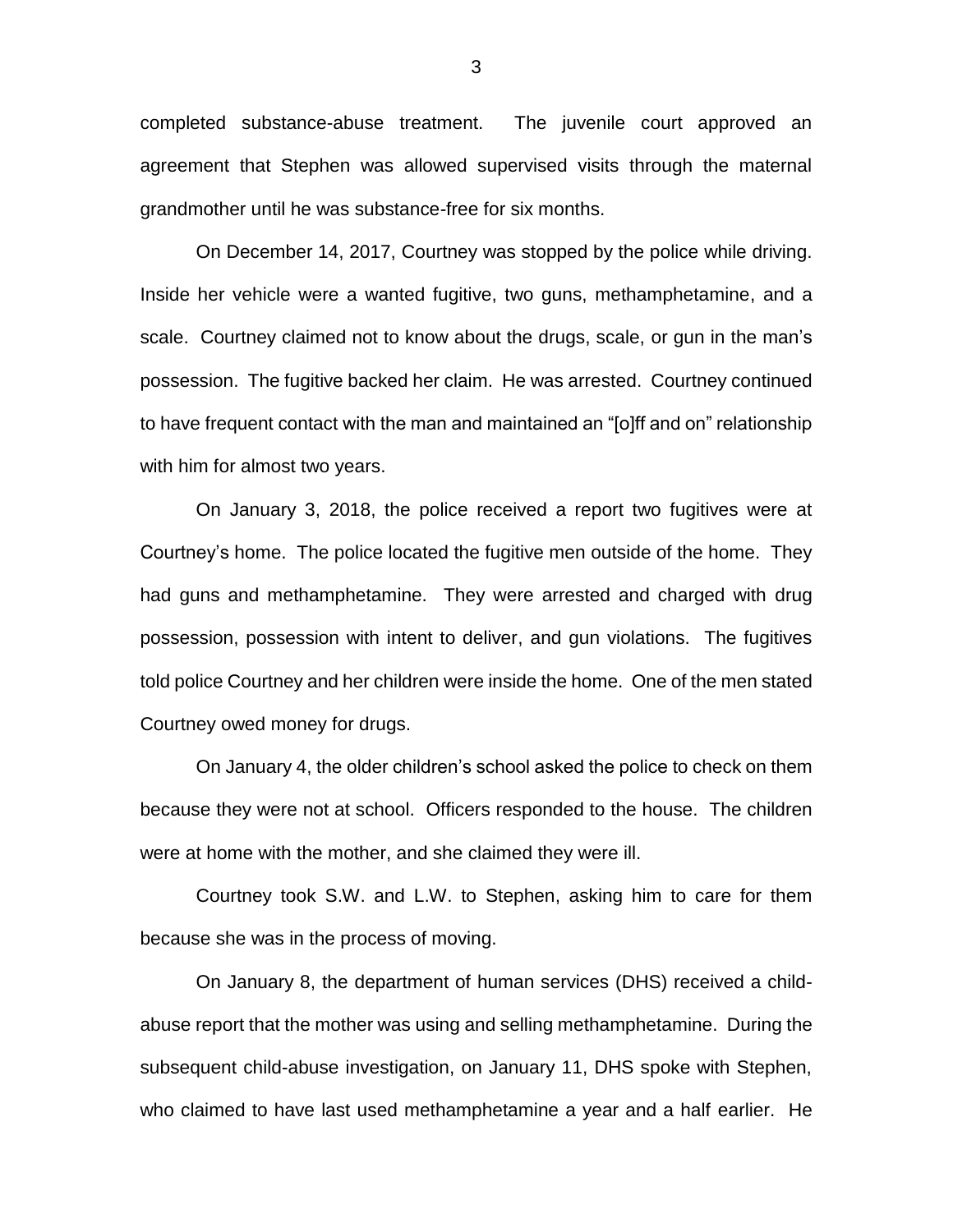stated Courtney asked him to take the children due to housing issues. He reported he tried to contact Courtney the day before but was unable to reach her.

Courtney dropped B.D. off with N.'s parents at about 11:00 p.m. on January 11 and then left. On January 22, Courtney contacted DHS. She admitted she "ha[d] been smoking methamphetamines for several months daily to every other day, depending on the day." She claimed she smoked methamphetamine in the bathroom, after the kids went to bed. Courtney stated she did not have enough money to care for the children and was losing her housing so she took them to their fathers' homes. She stated she was then living with B.D.'s paternal grandparents.

DHS asked about the mother's involvement with three men who were recently arrested with methamphetamine and weapons. She claimed she did not know anything about their activities.

On February 2, the State requested the children be removed from their mother's custody. The juvenile court granted the request and placed S.W. and L.W. with Stephen, B.D. with a paternal aunt and uncle, and the oldest child in her biological father's custody.

Stephen failed to follow through with a requested drug screen on February 2 but did provide a negative drug screen on February 5. Also on February 5, DHS found the mother committed child abuse by denying the children critical care. The State filed a child-in-need-of-assistance (CINA) petition.

On February 21, after Stephen did not comply with a DHS request to provide a drug screen, it was learned his brother—who is on the sex offender registry and has an extensive criminal history—was living with Stephen. The State filed a

4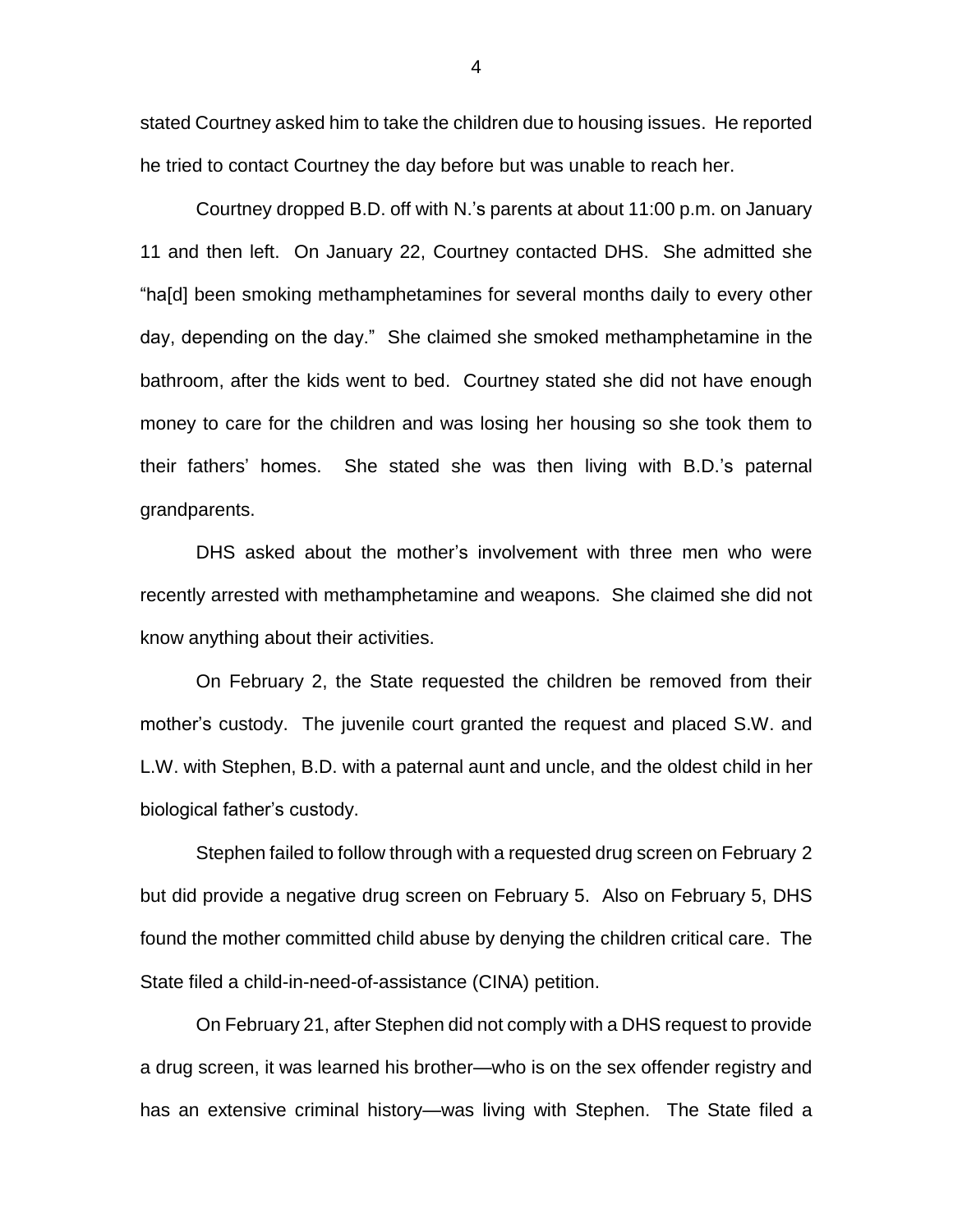motion to modify S.W. and L.W.'s placement. The children were placed in foster care.

Stephen was ordered to comply with drug screening at a February 28 removal hearing. His hair tested positive for methamphetamine and amphetamine. On March 14, Stephen's sweat patch tested positive for methamphetamine.

The children were adjudicated CINA on March 20 and the out-of-home placements were continued. DHS learned Stephen's girlfriend had died of a drug overdose and recommended that he seek grief therapy.

A permanency and termination hearing was conducted over several days in February, June, July, and November 2019. The children have remained out of their parents' custody since the original removal orders, and neither parent has moved beyond supervised visitation. At the time of the November hearing, Courtney was incarcerated for probation violations. In its March 9, 2020 order terminating both parents' rights, the juvenile court succinctly summarized:

Through two [CINA] cases spanning six years, DHS provided services for the parents to address substance abuse, mental health and instability. Those services have not worked. The father continues to use drugs. Also, he refused to participate in mental health treatment. The mother continues to use drugs. Also, she has relationships with dangerous men involved with drugs and guns. The children have been out of the mother and father Stephen's homes for more than [twenty-one] months.

On appeal, Stephen challenges the court's finding that termination of his parental rights is in the children's best interests. For her part, Courtney asserts the grounds for termination have not been met, termination of her parental rights is not in the children's best interests, and she should have been granted a sixmonth extension because she was deprived of requested increased visitation.

5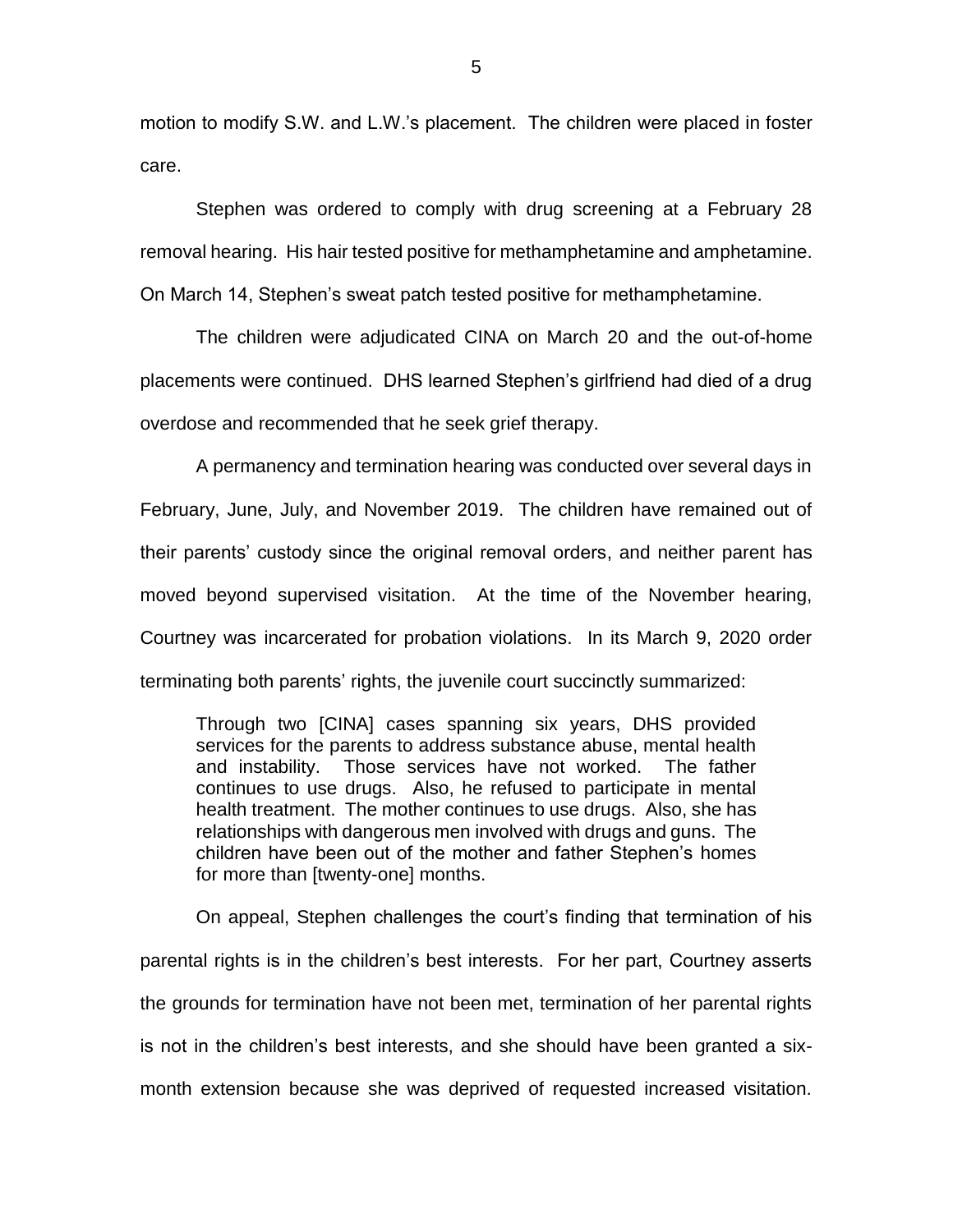Both parents claim a statutory exception should preclude termination of their parental rights.

#### **II. Scope and Standard of Review.**

We review termination proceedings de novo. *In re P.L.*, 778 N.W.2d 33, 40 (Iowa 2010). "We give weight to the factual determinations of the juvenile court but we are not bound by them. Grounds for termination must be proven by clear and convincing evidence. Our primary concern is the best interests of the child[ren]." *In re J.E.*, 723 N.W.2d 793, 798 (Iowa 2006) (citations omitted).

#### **III. Discussion.**

We use a three-step process to review the termination of a parent's rights. *In re A.S.*, 906 N.W.2d 467, 472 (Iowa 2018). First, we determine whether a ground for termination under Iowa section 232.116(1) has been established. *See id.* at 472–73. If a ground for termination has been established, then we consider "whether the best-interest framework as laid out in section 232.116(2) supports the termination of parental rights." *Id.* at 473 (citation omitted). Then "we consider whether any exceptions in section 232.116(3) apply to preclude termination of parental rights." *Id.* (citation omitted).

*A. Grounds for termination.* 

*1. Father's appeal.* The father does not contest that grounds for termination were established. Thus, we need not address this step as it concerns him. *See P.L.*, 778 N.W.2d at 40.

*2. Mother's appeal.* Concerning the respective grounds for termination found by the court, the mother concedes the first three elements of Iowa Code section 232.116(1)(f) and (h) have been established. However, she argues there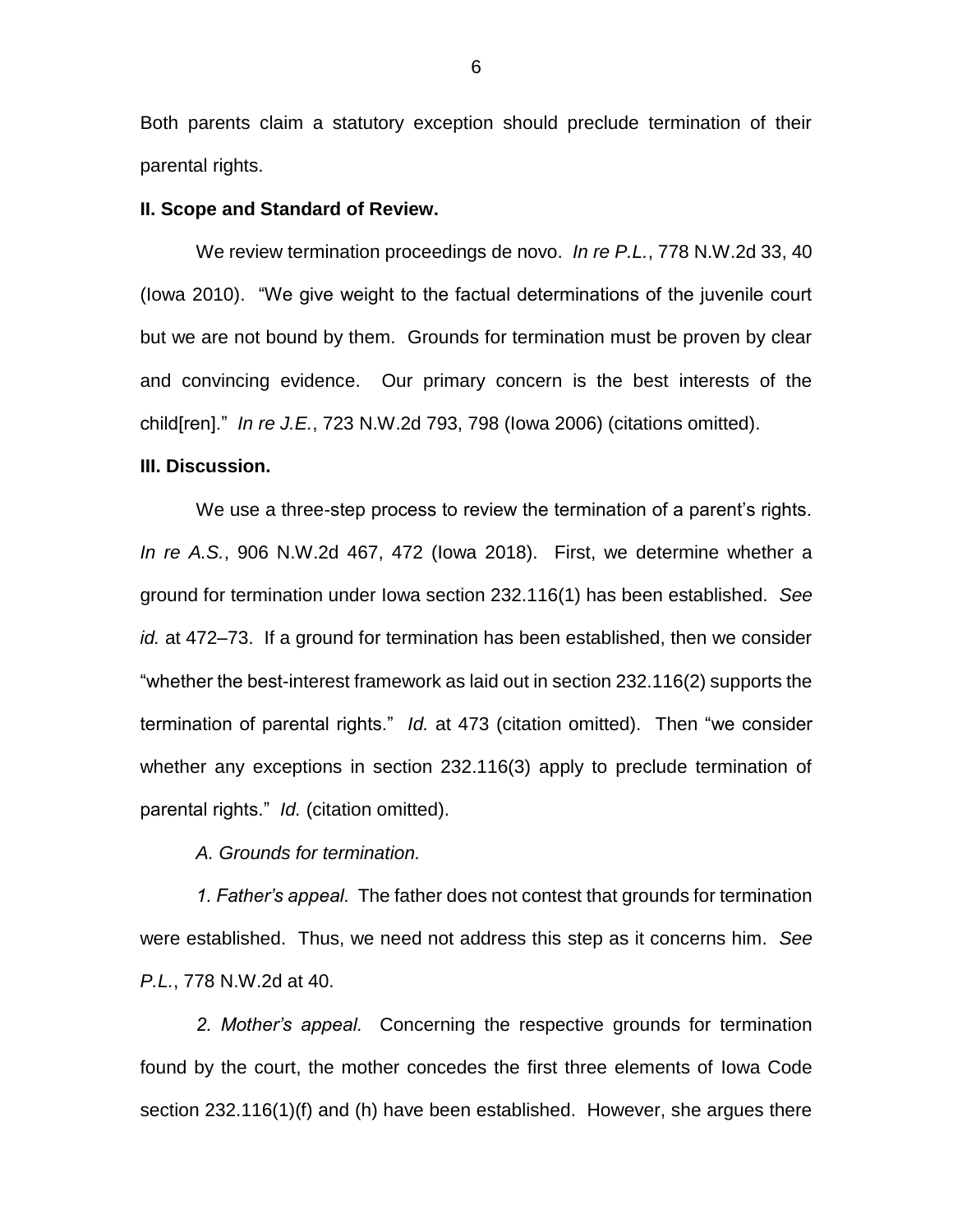is not clear and convincing evidence that at the present time "the child[ren] cannot be returned to the custody of the child[ren]'s parents as provided in section 232.102." Iowa Code  $\S$  232.116(1)(f)(4), (h)(4). To satisfy this element, "the State was only required to prove [the children] could not be safely returned to the [parent] at the time of the termination hearing." *In re T.W.*, No. 20-0145, 2020 WL 1881115, at \*1 (Iowa Ct. App. Apr. 15, 2020) (collecting cases). Courtney was in jail at the time of the November hearing awaiting a trial for alleged probation violations, and she had not yet resolved her twenty-year struggle against methamphetamine addiction. "Where the parent has been unable to rise above the addiction and experience sustained sobriety in a noncustodial setting, and establish the essential support system to maintain sobriety, there is little hope of success in parenting." *In re N.F.*, 579 N.W.2d 338, 341 (Iowa Ct. App. 1998). This element has been established by clear and convincing evidence.

#### *B. Termination in the best interests of the children.*

Next, we consider whether termination is in the children's best interests. In considering the best interests of children, we "give primary consideration to the child[ren]'s safety, to the best placement for furthering the long-term nurturing and growth of the child[ren], and to the physical, mental, and emotional condition and needs of the child[ren]." *P.L.*, 778 N.W.2d at 40 (quoting Iowa Code § 232.116(2)). "It is well-settled law that we cannot deprive [children] of permanency after the State has proved a ground for termination under section 232.116(1) by hoping someday a parent will learn to be a parent and be able to provide a stable home for the child[ren]." *Id.* at 41. Here, S.W. and L.W. have awaited stability for years. They are finally in a placement where they feel secure and settled. It is a pre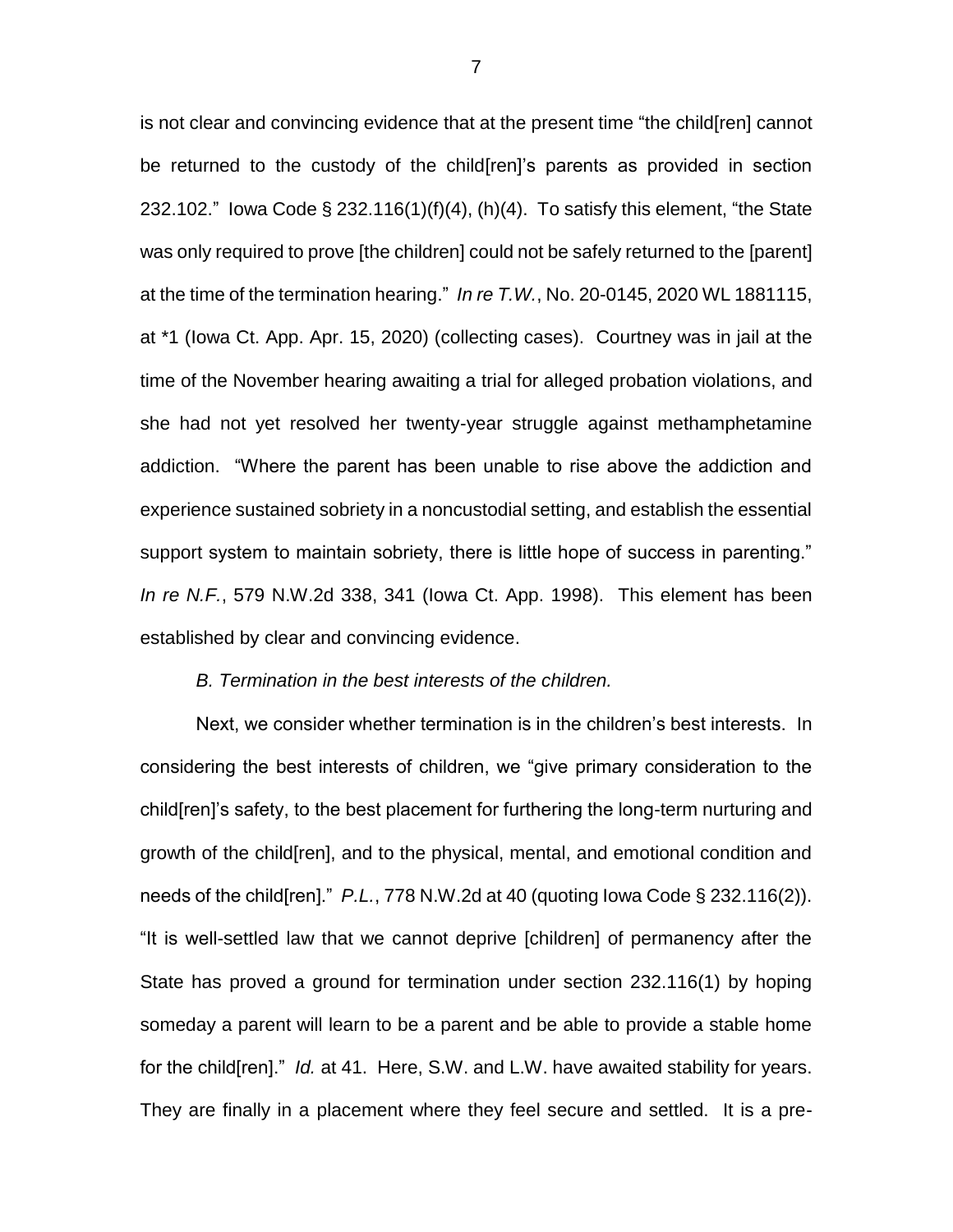adoptive home. B.D. is with her father, who has a supportive family, and the child is doing well. With respect to both parents, we conclude termination is in the children's best interests.

*C. Additional time to seek reunification and reasonable efforts.*

Courtney requests additional time to work toward reunification. The juvenile court may defer termination for a period of six months if it is able to "enumerate the specific factors, conditions, or expected behavioral changes which comprise the basis for the determination that the need for removal of the child[ren] from the child[ren]'s home will no longer exist at the end of the additional six-month period." Iowa Code § 232.104(2)(b).

The mother asserts that she would soon be in treatment where the children could reside with her and emphasizes she has a close bond with them. She also maintains DHS did not provide her with adequate visitation and thus failed to make reasonable efforts to assist reunification. She argues that the failure to provide visitation is reason to grant an additional six months.

Contrary to Courtney's claim that lack of visitation was the State's failing, she routinely missed visits with the children and was required to confirm visits by 9:00 a.m. in order to have the interaction. Frequently, she did not confirm by 9:00 a.m. and reported that she felt it was too early in the morning for her to have to confirm. Her providers reminded her that she would have to be up much earlier than 9:00 a.m. if the children were returned to her care. Because she failed to timely confirm, those visits were cancelled.

Courtney's inconsistency in attending visits and the impact on the children resulted in DHS deciding not to move to semi-supervised visits. And when S.W.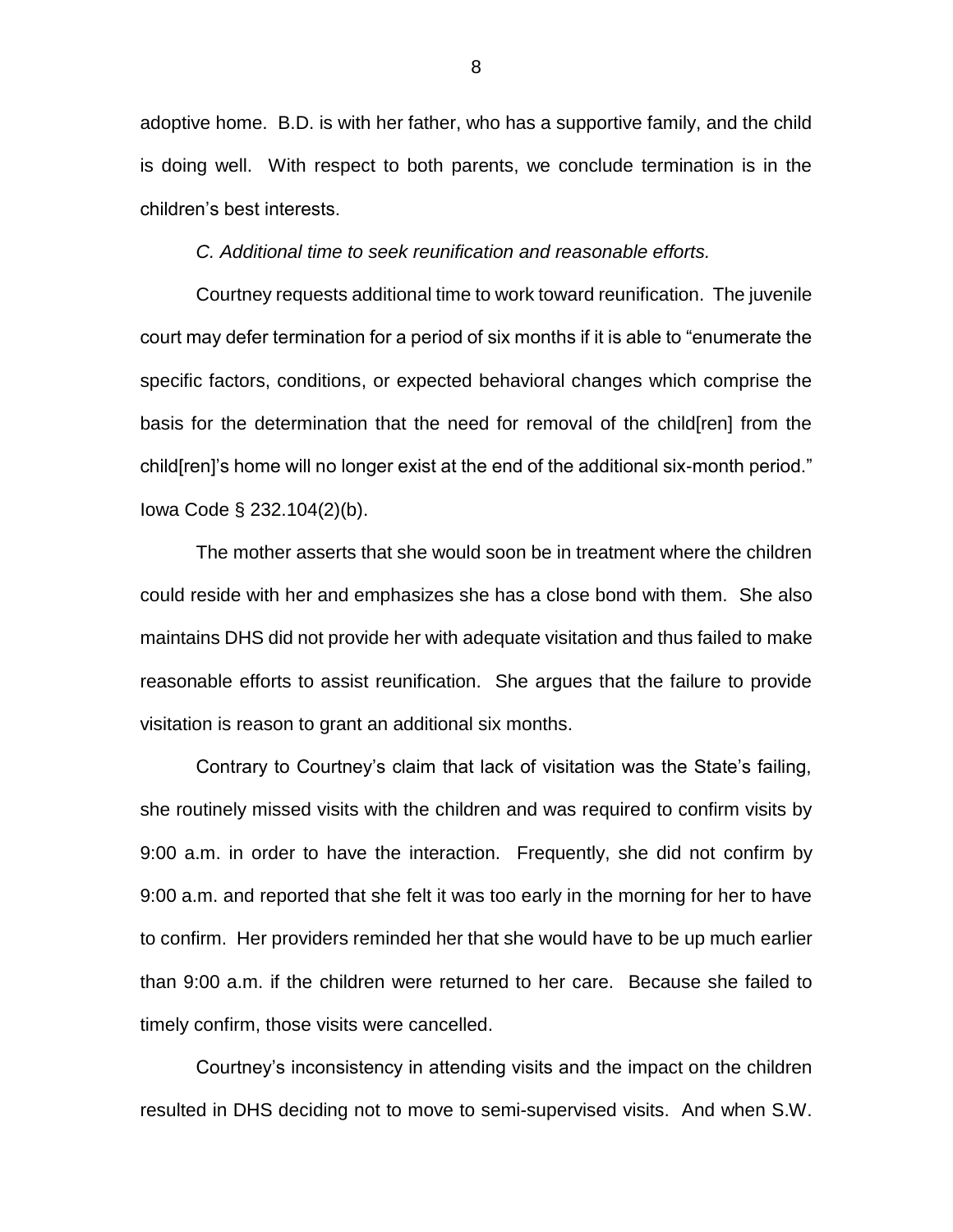and L.W. were moved to their last placement, Courtney was given the phone number but refused to speak to the care providers.

The juvenile court found reasonable efforts were made. We agree.

The legislature "has established a limited time frame for parents to demonstrate their ability to be parents." *J.E.*, 723 N.W.2d at 800. "The legislature adopted the standard in the belief that this period must be reasonably limited because, 'beyond the parameters of chapter 232, patience with parents can soon translate into intolerable hardship for their children.'" *Id.* (citation omitted). There is no reason to continue that time frame on the record before us. *See In re A.C.*, 415 N.W.2d 609, 614 (Iowa 1987) ("It is unnecessary to take from the children's future any more than is demanded by statute."). After years of waiting on the mother to address her substance-abuse and relationship issues, additional delay is not warranted.

#### *D. Factors that may preclude termination.*

Both parents assert an exception under Iowa Code section 232.116(3) should be considered to avoid termination. "A finding of any of [section 232.116(3)] factors allows the court to avoid terminating parental rights, but the factors 'are permissive, not mandatory.'" *A.S.*, 906 N.W.2d at 475 (citation omitted). The parent resisting termination bears the burden to establish an exception to termination under Iowa Code section 232.116(3) should be applied. *Id.* at 476.

*1. Father's appeal.* The father asserts, "The record shows that the father participated consistently in his supervised visits, and that the children interacted with the father in a positive manner." This does not qualify as "clear and convincing evidence that the termination would be detrimental to the child[ren] at the time due